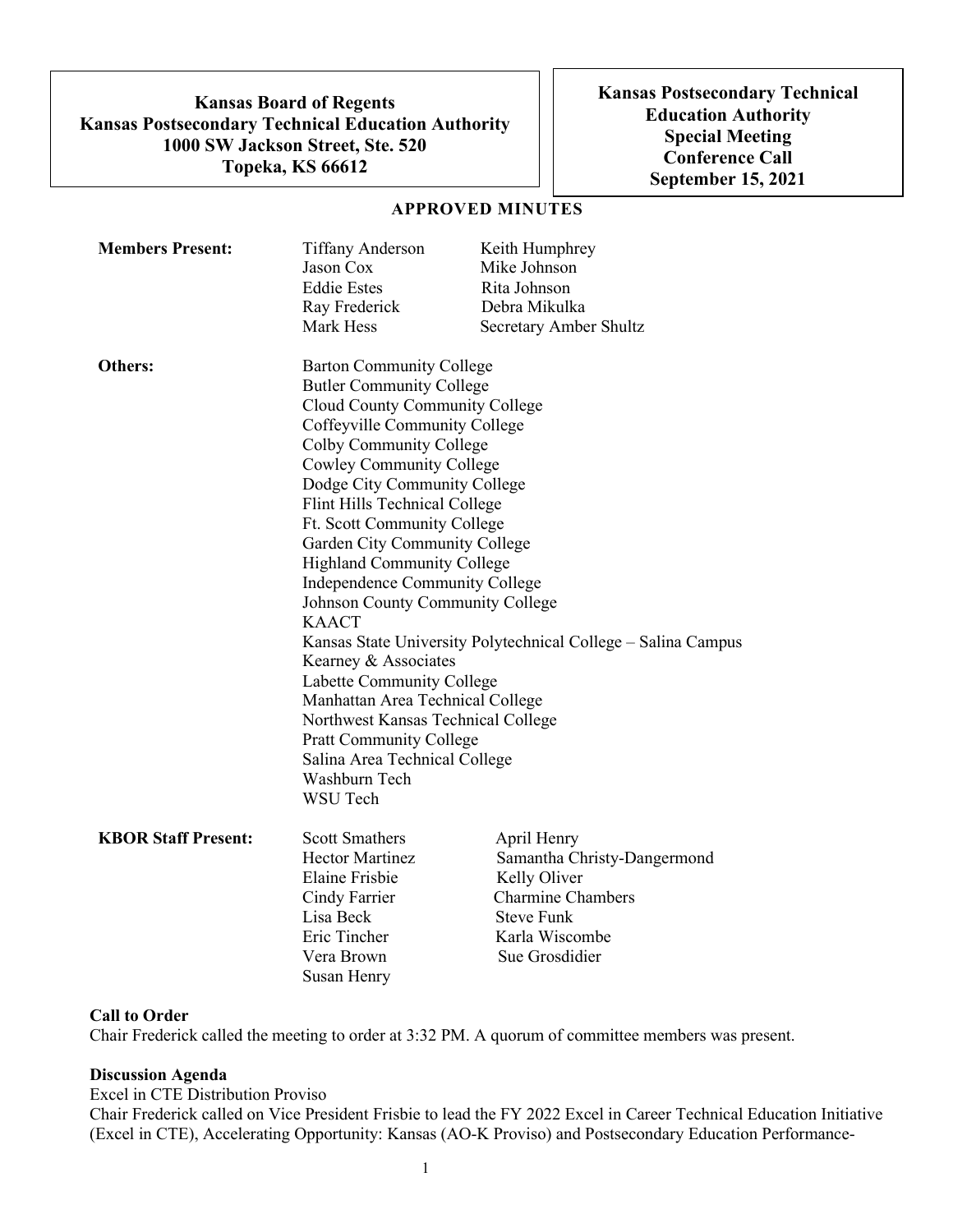Based Incentives Fund (GED Accelerator) discussions. Vice President Frisbie directed members to the issue papers in their meeting packet which provided enrollment numbers by institution for the Excel in CTE Initiative 2021 academic year. She explained that last year's enrollment was down approximately 10% and was down slightly less than 10% on credit hours. She further explained that due to the decrease in enrollments and credit hours, some reconciliation was required to be applied to the full year enrollment data received by special collections that were held last year. She reminded members that this special meeting is necessary for review to approve the distributions for academic year 2022 for the Excel in CTE Initiative, due to the new appropriation proviso that was added requiring that funds be paid to the institutions within 60 days of the earliest class start date. Vice President Frisbie directed members to the tables in their meeting packet for each of the three Excel in CTE distributions, including the required reconciliation adjustments, and resulting net distributions to institutions. She informed members that Board staff are requesting the TEA's approval of these numbers with the caveat that if staff identifies mistakes, errors or omissions, permission is given to make corrections as needed, and then to advise the TEA of any corrections.

|                                        | FY 2021           |                   |                     |
|----------------------------------------|-------------------|-------------------|---------------------|
| Institution                            | Reconciliation    | <b>FY2022</b>     | <b>Net</b>          |
|                                        | <b>Adjustment</b> | <b>Allocation</b> | <b>Distribution</b> |
| Allen Community College                | \$4,245           | \$860,663         | \$864,908           |
| <b>Barton Community College</b>        | \$15,698          | \$412,450         | \$428,148           |
| <b>Butler Community College</b>        | (\$1,657)         | \$793,991         | \$792,334           |
| Cloud County Community College         | (\$458)           | \$332,964         | \$332,506           |
| Coffeyville Community College          | \$6,183           | \$1,269,256       | \$1,275,439         |
| Colby Community College                | (\$229)           | \$245,069         | \$244,840           |
| Cowley Community College               | (\$1,491)         | \$979,619         | \$978,128           |
| Dodge City Community College           | \$154,294         | \$652,135         | \$806,429           |
| Flint Hills Technical College          | \$2,329           | \$2,017,997       | \$2,020,326         |
| F01i Scott Community College           | \$0               | \$724,608         | \$724,608           |
| Garden City Community College          | \$0               | \$459,408         | \$459,408           |
| Highland Community College             | \$8,583           | \$1,791,554       | \$1,800,137         |
| Hutchinson Community College           | \$21,047          | \$2,750,851       | \$2,771,898         |
| Independence Community College         | \$8,646           | \$219,217         | \$227,863           |
| Johnson County Community College       | \$8,069           | \$1,894,948       | \$1,903,017         |
| Kansas City Kansas Community College   | (\$17,299)        | \$2,993,839       | \$2,976,540         |
| Labette Community College              | \$975             | \$593,955         | \$594,930           |
| Manhattan Area Technical College       | \$32,366          | \$631,122         | \$663,488           |
| Neosho County Community College        | \$10,795          | \$1,715,038       | \$1,725,833         |
| North Central Kansas Technical College | \$6,152           | \$551,094         | \$557,246           |
| Northwest Kansas Technical College     | \$0               | \$717,600         | \$717,600           |
| <b>Pratt Community College</b>         | \$0               | \$409,639         | \$409,639           |
| Salina Area Technical College          | $(\$2,290)$       | \$1,288,803       | \$1,286,513         |
| Seward County Community College        | \$91,311          | \$1,026,488       | \$1,117,799         |
| Washburn Institute of Technology       | \$38,779          | \$5,453,618       | \$5,492,397         |
| WSU Campus of Applied Sci. and Tech.   | $(\$39,01]$       | \$6,658,082       | \$6,619,071         |
| <b>Total</b>                           | \$347,037         | \$37,444,008      | \$37,791,045        |

### **Excel in Career Technical Education**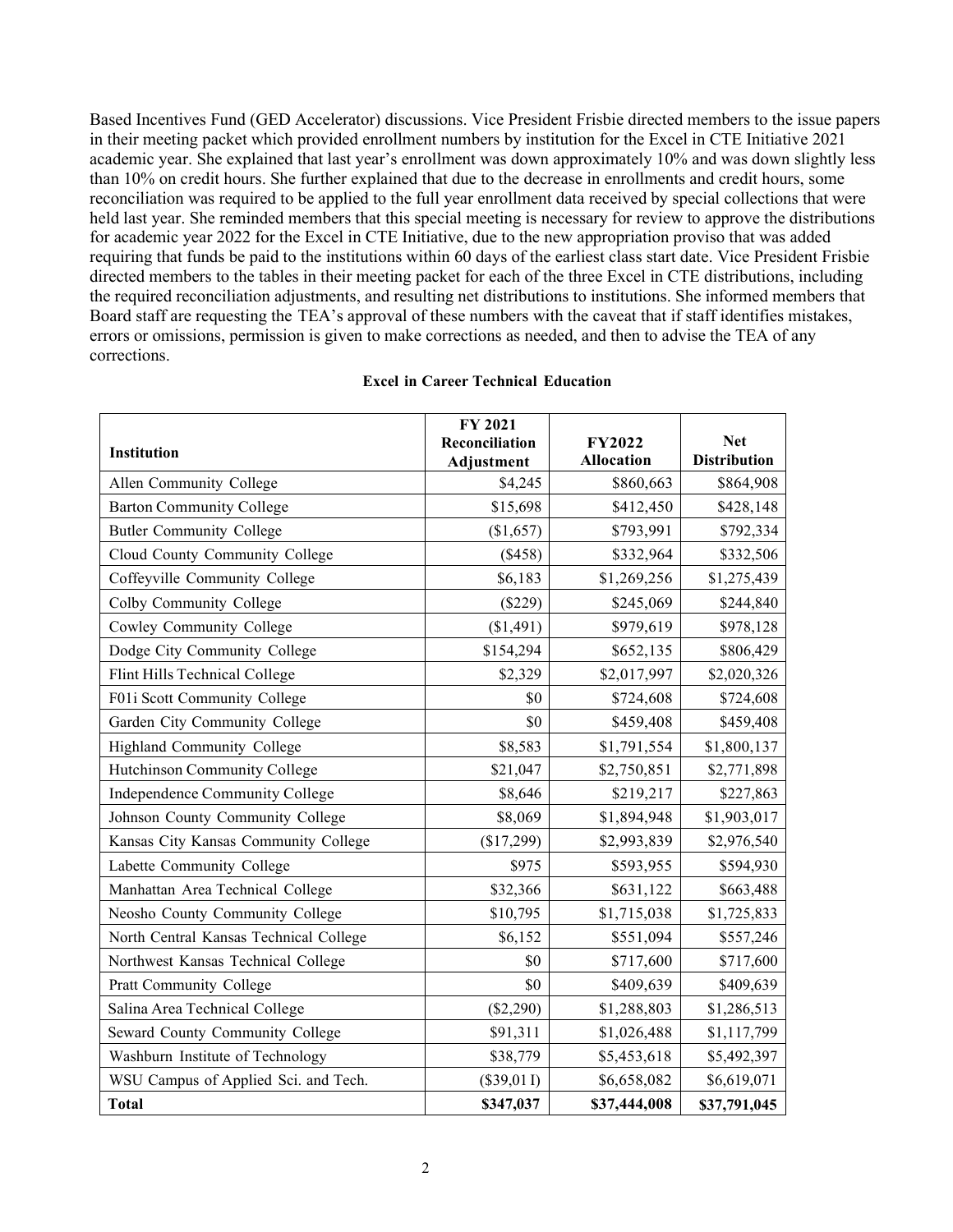| <b>Institution</b>                     | FY 2021<br>Reconciliation<br>Adjustment | FY 2022<br><b>Allocation</b> | <b>Net</b><br><b>Distribution</b> |
|----------------------------------------|-----------------------------------------|------------------------------|-----------------------------------|
| Allen Community College                | \$0                                     | \$0                          | \$0                               |
| <b>Barton Community College</b>        | \$0                                     | \$22,903                     | \$22,903                          |
| <b>Butler Community College</b>        | \$0                                     | \$12,365                     | \$12,365                          |
| Cloud County Community College         | \$0                                     | \$0                          | SO.                               |
| Coffeyville Community College          | \$0                                     | \$0                          | \$0                               |
| Colby Community College                | \$4,817                                 | \$113,724                    | \$118,541                         |
| Cowley Community College               | (\$864)                                 | \$99,277                     | \$98,413                          |
| Dodge City Community College           | \$0                                     | \$0                          | \$0                               |
| Flint Hills Technical College          | \$0                                     | \$0                          | \$0                               |
| Fort Scott Community College           | \$0                                     | \$8,589                      | \$8,589                           |
| Garden City Community College          | \$0                                     | \$8,200                      | \$8,200                           |
| Highland Community College             | \$22,722                                | \$56,368                     | \$79,090                          |
| Hutchinson Community College           | \$0                                     | \$0                          | \$0                               |
| Independence Community College         | \$0                                     | \$0                          | \$0                               |
| Johnson County Community College       | \$0                                     | \$13,550                     | \$13,550                          |
| Kansas City Kansas Community College   | \$0                                     | \$28,840                     | \$28,840                          |
| Labette Community College              | \$0                                     | \$0                          | \$0                               |
| Manhattan Area Technical College       | \$0                                     | \$0                          | \$0                               |
| Neosho County Community College        | \$0                                     | \$0                          | \$0                               |
| No1th Central Kansas Technical College | \$0                                     | \$0                          | \$0                               |
| Northwest Kansas Technical College     | \$0                                     | \$0                          | \$0                               |
| Pratt Community College                | \$0                                     | \$0                          | \$0                               |
| Salina Area Technical College          | \$2,061                                 | \$8,891                      | \$10,952                          |
| Seward County Community College        | \$0                                     | \$3,516                      | \$3,516                           |
| Washburn Institute of Technology       | \$0                                     | \$135,530                    | \$135,530                         |
| WSU Campus of Applied Sci. and Tech.   | \$24,751                                | \$130,749                    | \$155,500                         |
| <b>Total</b>                           | \$53,487                                | \$642,502                    | \$695,989                         |

# **Accelerating Opportunity: Kansas**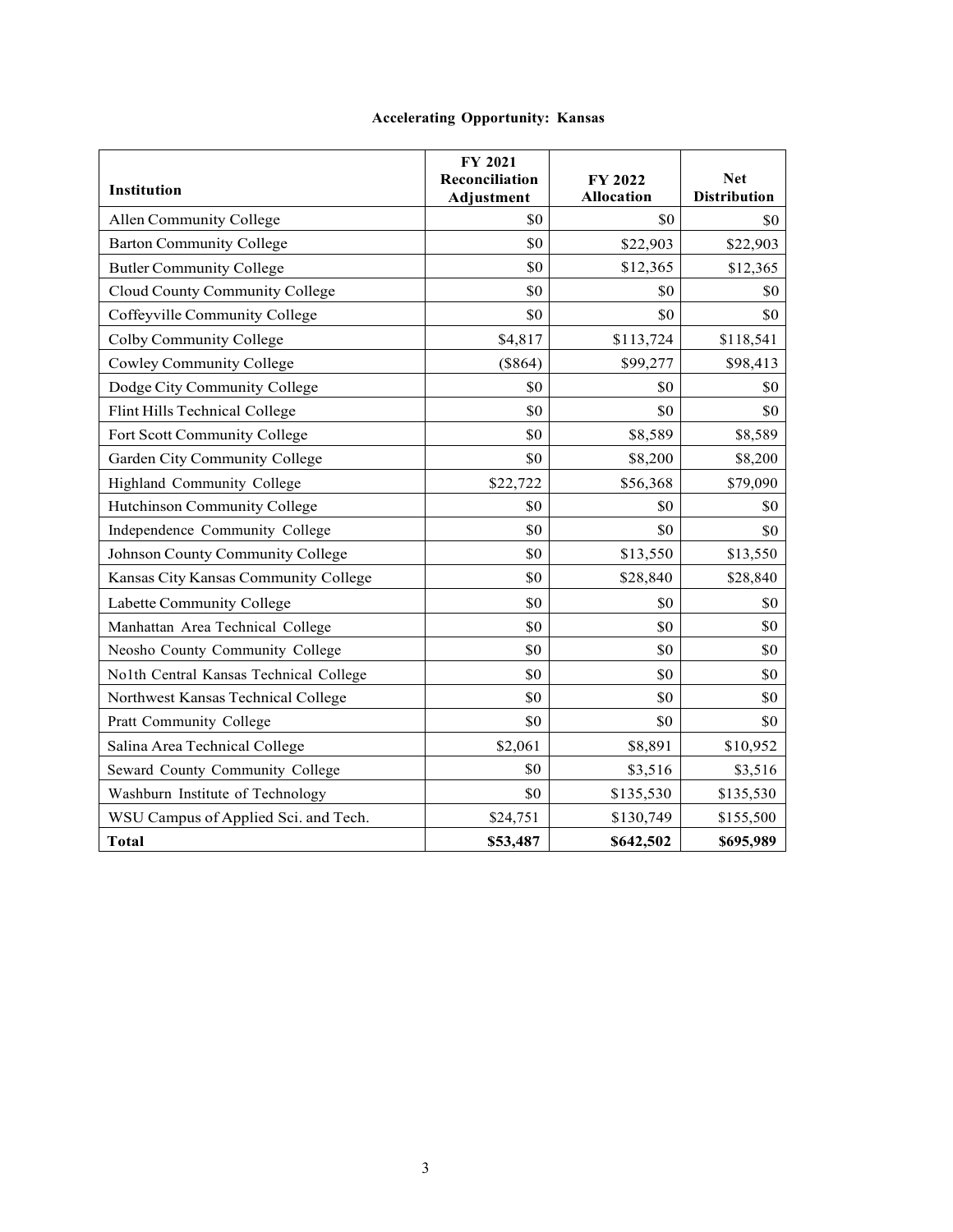| <b>Institution</b>                     | FY 2021<br>Reconciliation<br><b>Adjustment</b> | FY 2022<br><b>Allocation</b> | <b>Net</b><br><b>Distribution</b> |
|----------------------------------------|------------------------------------------------|------------------------------|-----------------------------------|
| Allen Community College                | \$0                                            | \$0                          | \$0                               |
| <b>Barton Community College</b>        | (\$1,830)                                      | \$2,170                      | \$340                             |
| <b>Butler Community College</b>        | \$0                                            | \$850                        | \$850                             |
| Cloud County Community College         | \$0                                            | \$0                          | \$0                               |
| Coffeyville Community College          | \$0                                            | \$0                          | \$0                               |
| Colby Community College                | \$14,870                                       | \$29,230                     | \$44,100                          |
| Cowley Community College               | \$6,200                                        | \$6,200                      | \$12,400                          |
| Dodge City Community College           | \$0                                            | \$0                          | \$0                               |
| Flint Hills Technical College          | \$0                                            | \$0                          | \$0                               |
| Fort Scott Community College           | \$0                                            | \$0                          | \$0                               |
| Garden City Community College          | \$0                                            | \$3,010                      | \$3,010                           |
| Highland Community College             | \$4,020                                        | \$4,020                      | \$8,040                           |
| Hutchinson Community College           | \$0                                            | \$0                          | \$0                               |
| Independence Community College         | \$0                                            | \$0                          | \$0                               |
| Johnson County Community College       | \$1,000                                        | \$4,340                      | \$5,340                           |
| Kansas City Kansas Community College   | \$0                                            | \$0                          | \$0                               |
| Labette Community College              | \$0                                            | \$0                          | \$0                               |
| Manhattan Area Technical College       | \$0                                            | \$0                          | \$0                               |
| Neosho County Community College        | \$0                                            | \$0                          | \$0                               |
| North Central Kansas Technical College | \$0                                            | \$0                          | \$0                               |
| N01ihwest Kansas Technical College     | \$0                                            | \$0                          | \$0                               |
| Pratt Community College                | \$0                                            | \$0                          | \$0                               |
| Salina Area Technical College          | \$0                                            | \$3,670                      | \$3,670                           |
| Seward County Community College        | \$1,000                                        | \$1,670                      | \$2,670                           |
| Washburn Institute of Technology       | \$670                                          | \$26,220                     | \$26,890                          |
| WSU Campus of Applied Sci. and Tech.   | \$2,330                                        | \$6,340                      | \$8,670                           |
| <b>Total</b>                           | \$28,260                                       | \$87,720                     | \$115,980                         |

### **Postsecondary Education Performance-Based Incentives Fund - GED Accelerator**

**Motion:** Member Shultz moved to approve the Excel in Career Technical Education Initiative, (Excel in CTE), Accelerating Opportunity: Kansas (AO-K Proviso) and Postsecondary Education Performance-Based Incentives Fund (GED Accelerator) distributions as presented, with permission to make corrections if needed, with recommendation for approval by the Board of Regents. Following a second by Member Anderson, the motion carried by roll call vote.

## **Other Matters**

Kansas State University Salina Aerospace and Technology Campus: Associate of Applied Science Degree in Unmanned Aircraft Systems (49.0101)

Chair Frederick called on Vice President Smathers to provide members with information for discussion regarding the Kansas State University Salina Aerospace and Technology Campus: Associate of Applied Science Degree in Unmanned Aircraft Systems (49.0101) new program request.